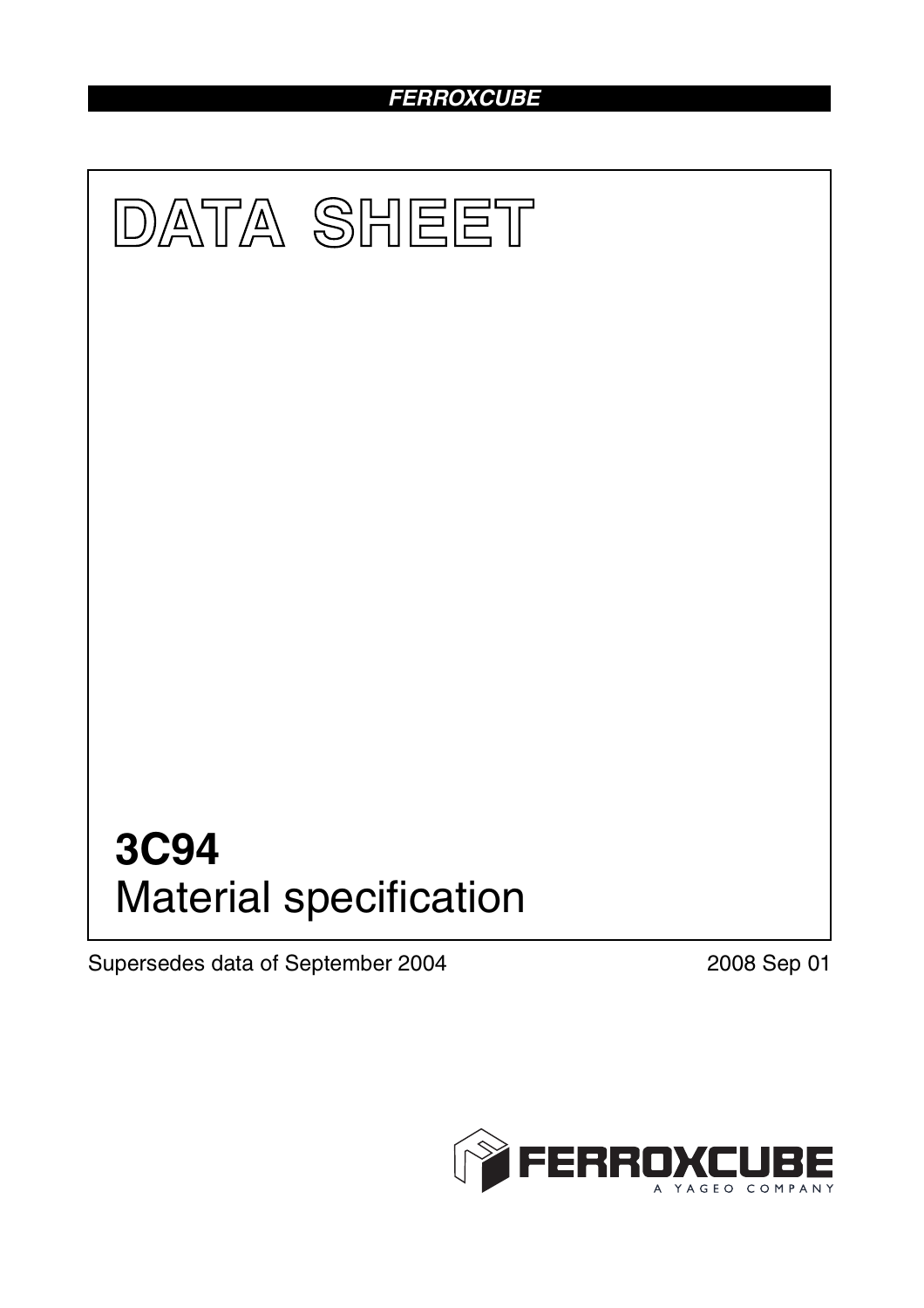# Material specification 3C94

#### **3C94 SPECIFICATIONS**

A low frequency power material for use in power and general purpose transformers at frequencies up to 0.3 MHz.

| <b>SYMBOL</b>      | <b>CONDITIONS</b>            | <b>VALUE</b>   | UNIT              |
|--------------------|------------------------------|----------------|-------------------|
| $\mu_i$            | 25 °C; ≤10 kHz;<br>$0.25$ mT | 2300 ± 20%     |                   |
| $\mu_{\mathbf{a}}$ | 100 °C; 25 kHz;<br>200 mT    | 5500 ±25%      |                   |
| B                  | 25 °C; 10 kHz;<br>1200 A/m   | $\approx 470$  | mT                |
|                    | 100 °C; 10 kHz;<br>1200 A/m  | $\approx$ 380  |                   |
| $P_V$              | 100 °C; 100 kHz;<br>100 mT   | $\approx 50$   | kW/m <sup>3</sup> |
|                    | 100 °C; 100 kHz;<br>200 mT   | $\approx 350$  |                   |
| ρ                  | DC, 25 °C                    | $\approx 5$    | $\Omega$ m        |
| $T_{\rm C}$        |                              | $\geq$ 220     | $^{\circ}C$       |
| density            |                              | $\approx 4800$ | kg/m <sup>3</sup> |





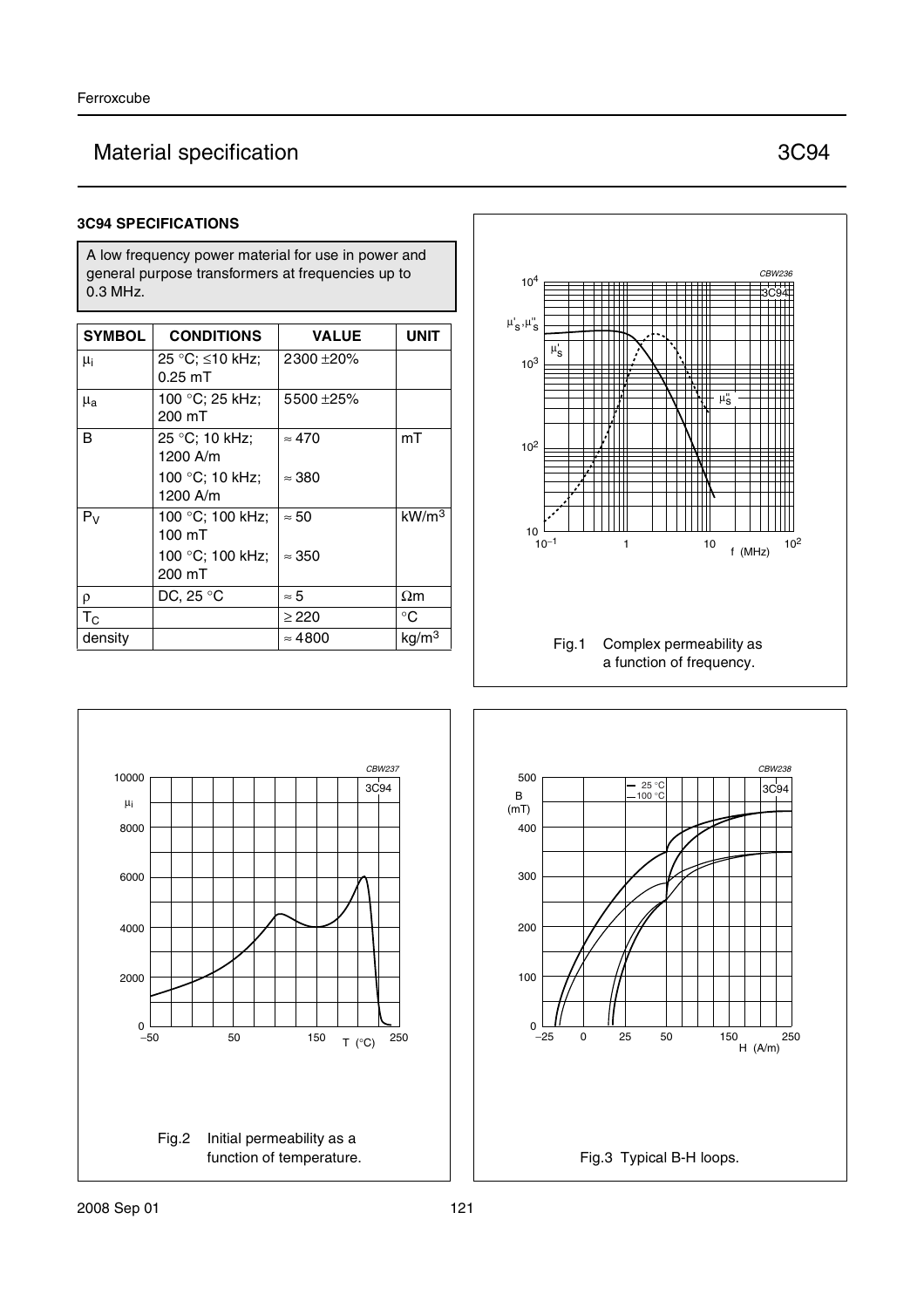## Material specification 3C94